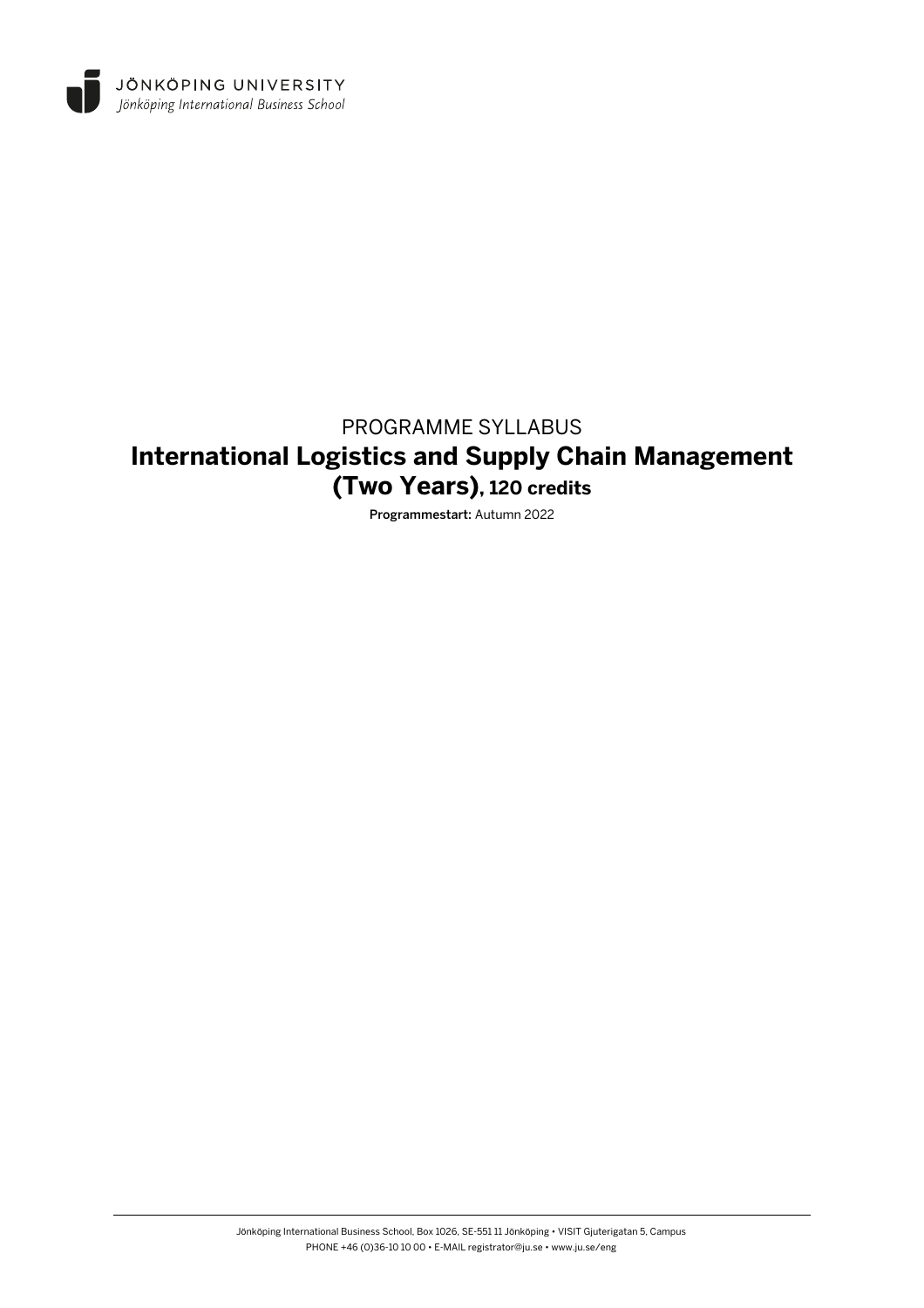## PROGRAMME SYLLABUS **International Logistics and Supply Chain Management (Two Years), 120 credits**

International Logistics and Supply Chain Management (Two Years), 120 högskolepoäng

| Programme<br>code:            | JAI29                                                         | Programmestart:<br><b>Education Cycle:</b> | Autumn 2022<br>Second-cycle level |
|-------------------------------|---------------------------------------------------------------|--------------------------------------------|-----------------------------------|
| Confirmed by: Dean 2021-05-03 |                                                               |                                            |                                   |
| Revised by:                   | Council for Undergraduate and Masters<br>Education 2022-05-09 |                                            |                                   |
| Version:                      | 4.1                                                           |                                            |                                   |

## Title of qualification

Degree of Master of Science (120 credits) with a major in Business Administration

## Programme overview

#### Programme aims

This programme aims to provide students with new and future-oriented perspectives on international logistics and supply chain management and deepen their understanding of that area. It utilizes a cross-disciplinary approach, combining logistics and supply chain management with marketing, purchasing, management, economic geography, and informatics. Students are introduced to practice through interaction with a number of different companies. This is combined with learning applications of analytical tools and models through case illustrations and discussions. In the second year, the programme aims to further deepen students' competencies in business administration, focusing on developing their analytical skills and requiring more independent and critical research in the area of logistics and supply chain management.

## **Objectives**

#### General aims

Second cycle education shall essentially build on the knowledge students acquire in first cycle education or corresponding knowledge. Second cycle education shall involve a deepening of knowledge, skills and abilities relative to first cycle education and, in addition to what applies to first cycle education, shall;

- further develop the students' ability to independently integrate and use knowledge
- develop the[A1] students' ability to deal with complex phenomena, issues and situations
- and develop the students' potential for professional activities that demand considerable independence or for research and development work.

#### Program specific aims

#### Knowledge and understanding

Graduates of the programme will have a general knowledge and understanding of business administration principles and a specialised and considerably deep knowledge in certain areas of the field.

Corresponding Objectives:

Graduates of the programme will be able to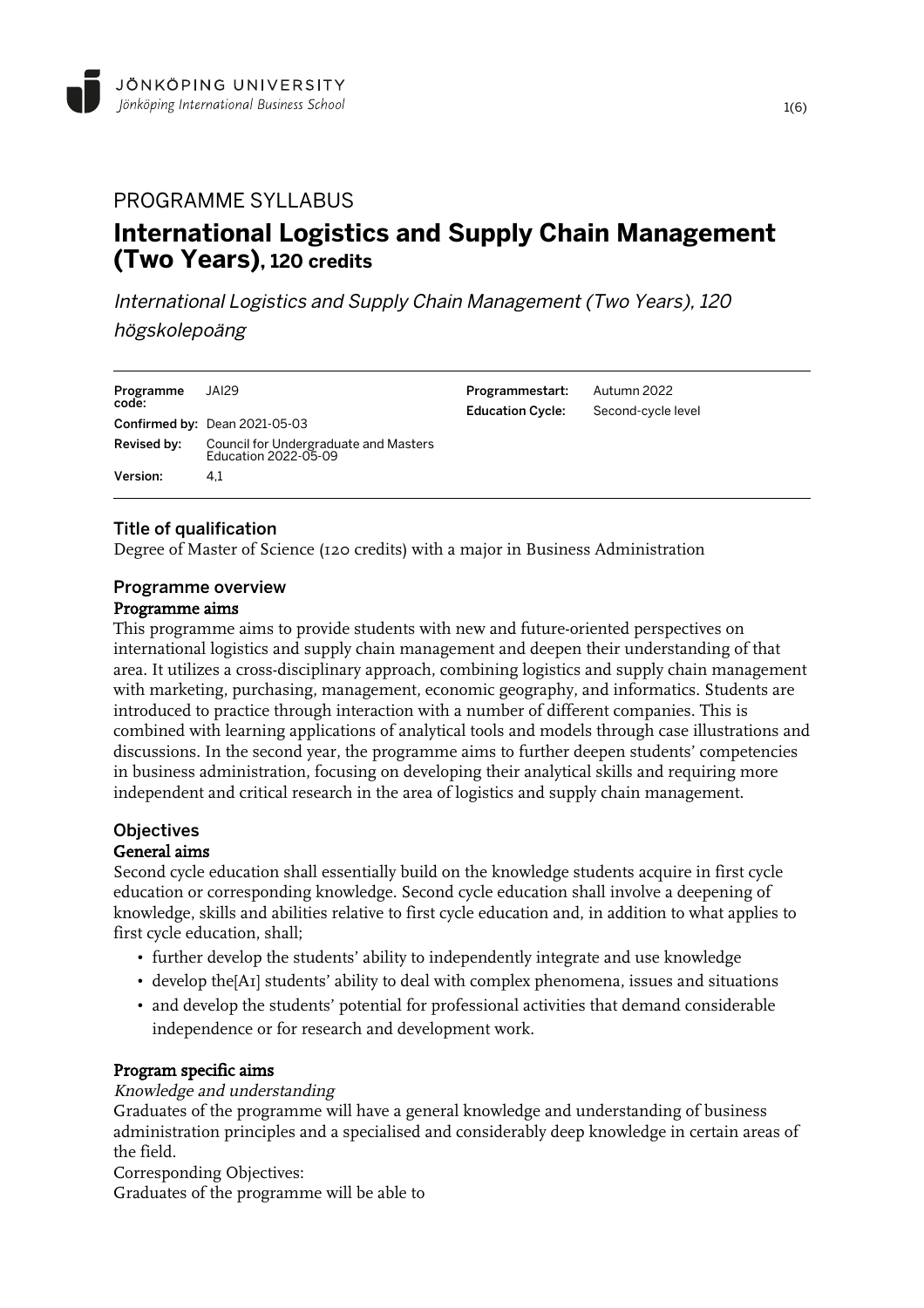- demonstrate knowledge and understanding in business administration, including both broad knowledge in the field of business administration and a considerable degree of specialised knowledge of certain areas of the field;
- demonstrate deepened insight into current research and development work in logistics and supply chain management;
- demonstrate specialised methodological knowledge in business administration and specifically related to logistics and supply chain management; and
- demonstrate understanding of issues of logistics and supply chain management and how they can be interpreted with different theoretical approaches.

## Skills and abilities

Graduates of the programme will have acquired the skills to integrate knowledge critically and systematically and to analyse complex issues encountered for a career that includes logistics and supply chain management activities, and be effective communicators of activities associated with those skills.

Corresponding Objectives:

Graduates of the programme will be able to

- demonstrate an ability to integrate knowledge critically and systematically and analyse, assess and deal with complex phenomena, issues and situations associated with logistics and supply chain management, even with limited information;
- demonstrate the ability to identify and formulate issues critically, independently and creatively as well as to plan and, using appropriate research methods, undertake advanced tasks within predetermined time frames so as to contribute to the development of knowledge and evaluate this work;
- demonstrate an ability in speech and writing to report clearly on logistics and supply chain management issues and discuss their conclusions and the knowledge and arguments on which they are based, in dialogue with different national and international audiences; and
- demonstrate the skills required for participation in research and development work or to work independently in other advanced contexts, including in academic research related to logistics and supply chain management.

## Judgement and approach

Graduates of the programme will understand the scientific, social, ethical, and personal responsibility aspects of practical work and research in business administration, including the role, use, and development of knowledge and the ethical aspects and possibilities of scientific endeavour.

Corresponding Objectives:

Graduates of the programme will be able to

- demonstrate an ability to make assessments in business administration, taking into account relevant scientific, societal and ethical issues and also demonstrate awareness of ethical aspects in research and development work;
- demonstrate insight into the possibilities and limitations of science/research, its role in society and people's responsibility for how it is used; and
- demonstrate an ability to identify their personal need for further knowledge and to take responsibility for developing their knowledge.

#### Mission driven goal

Graduates of the programme will be equipped to contribute to the advancement of business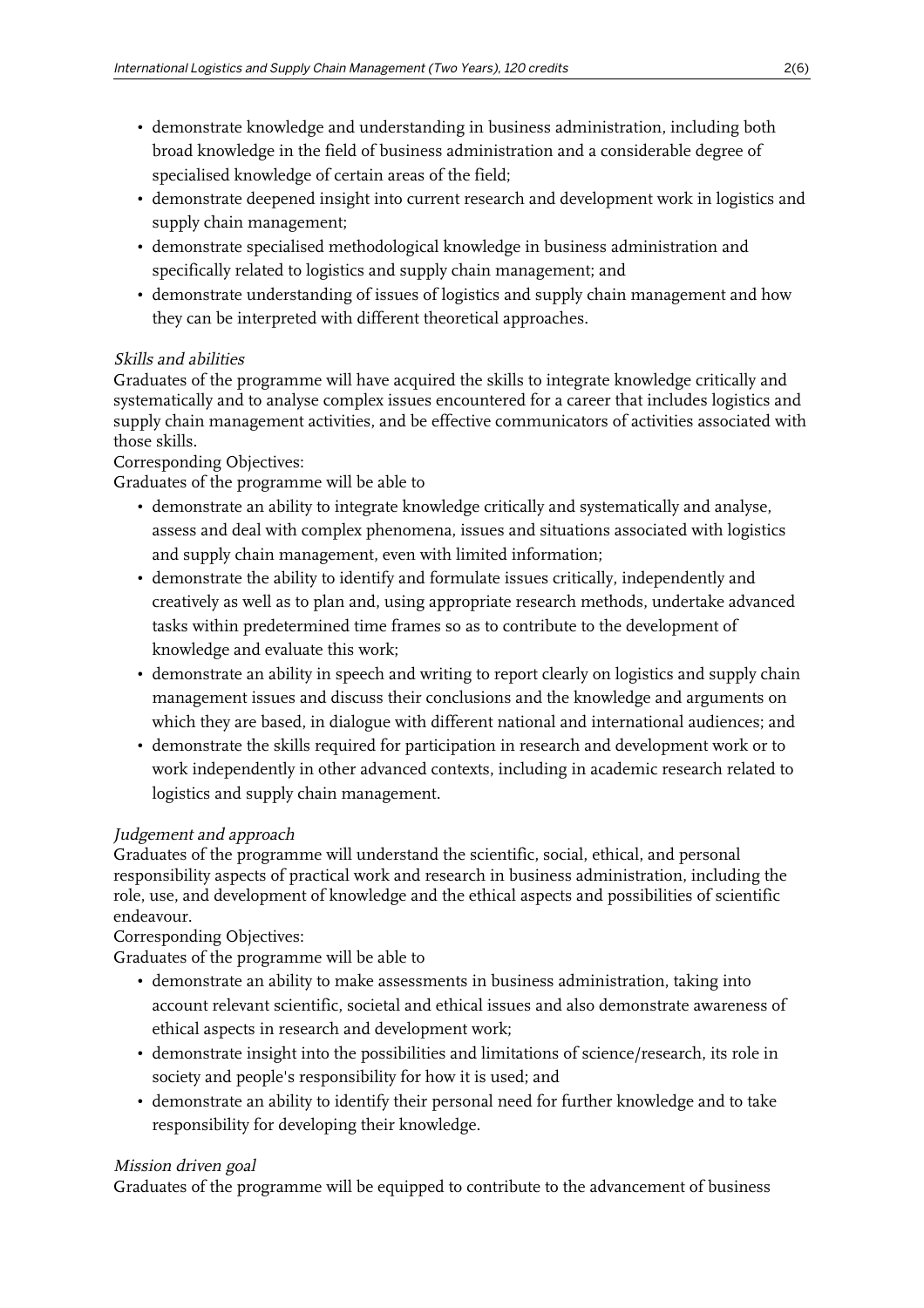practice in a global environment, with particular emphasis on aspects of Ownership, and/or Entrepreneurship and/or Renewal.

#### Corresponding Objectives:

Graduates of the programme will be able to:

- demonstrate management skills apt for leading change and renewal of supply chains
- solve problems and exercise analytical skills for logistics and supply chain management activities in a global environment.

The above is in accordance with the intended learning outcomes set for a two-year master's degree in the Swedish Higher Education Ordinance and JIBS mission.

#### **Contents**

The master´s programme International Logistics and Supply Chain Management (Two Years) provides a deepening education in the field of business administration for those already holding a bachelor degree and having a substantial amount of business administration education in their undergraduate studies.

This programme has been developed as a response to the increasing demand for trained professionals in the area of logistics and supply chain management. The programme presents students with new and future-oriented perspectives on logistics and supply chain management and deepens their understanding of that area. It utilizes a cross-disciplinary approach, combining logistics and supply chain management with business marketing, purchasing, management, economic geography, and informatics. Within individual courses, students are introduced to live cases through a number of study visits to different companies. This is combined with learning applications of analytical tools and models through case illustrations and discussions.

The programme includes eight mandatory courses held in the autumn and spring semesters of the first year. The autumn semester of the second year consists of 30 elective credits, in JIBS courses or courses abroad. The last semester consists of a 30 credits thesis course. The thesis in business administration should cover a topic of international logistics and supply chain management.

In the first year the programme begins by developing students foundational understanding of the advanced-level supply chain and logistics topics through the courses Advanced Supply Chain Management 1, Advanced Supply Chain Management 2: Integration and Alliances, International Distribution and Retailing, and Logistics Firms and Services. Students develop their competences to conduct empirical research on supply chains and logistics in Advanced Research Methods in Supply Chain Management.

In the second semester, students are introduced to more specialised topics in areas of contemporary and practical importance, namely digitalisation, sustainability, and humanitarianism. These topics are taught in detail in the courses IT-enabled Changes in Supply Chain Management, Supply Chain Sustainability, and Humanitarian Logistics.

In the second year the programme aims to further deepen the students' competencies in business administration, focusing on developing their analytical skills and requiring more independent and critical research in the area of logistics and supply chain management. The third semester consists of 30 electives and gives the opportunity for students to build a custommade profile in composition of course package and choice of university. The recommendation is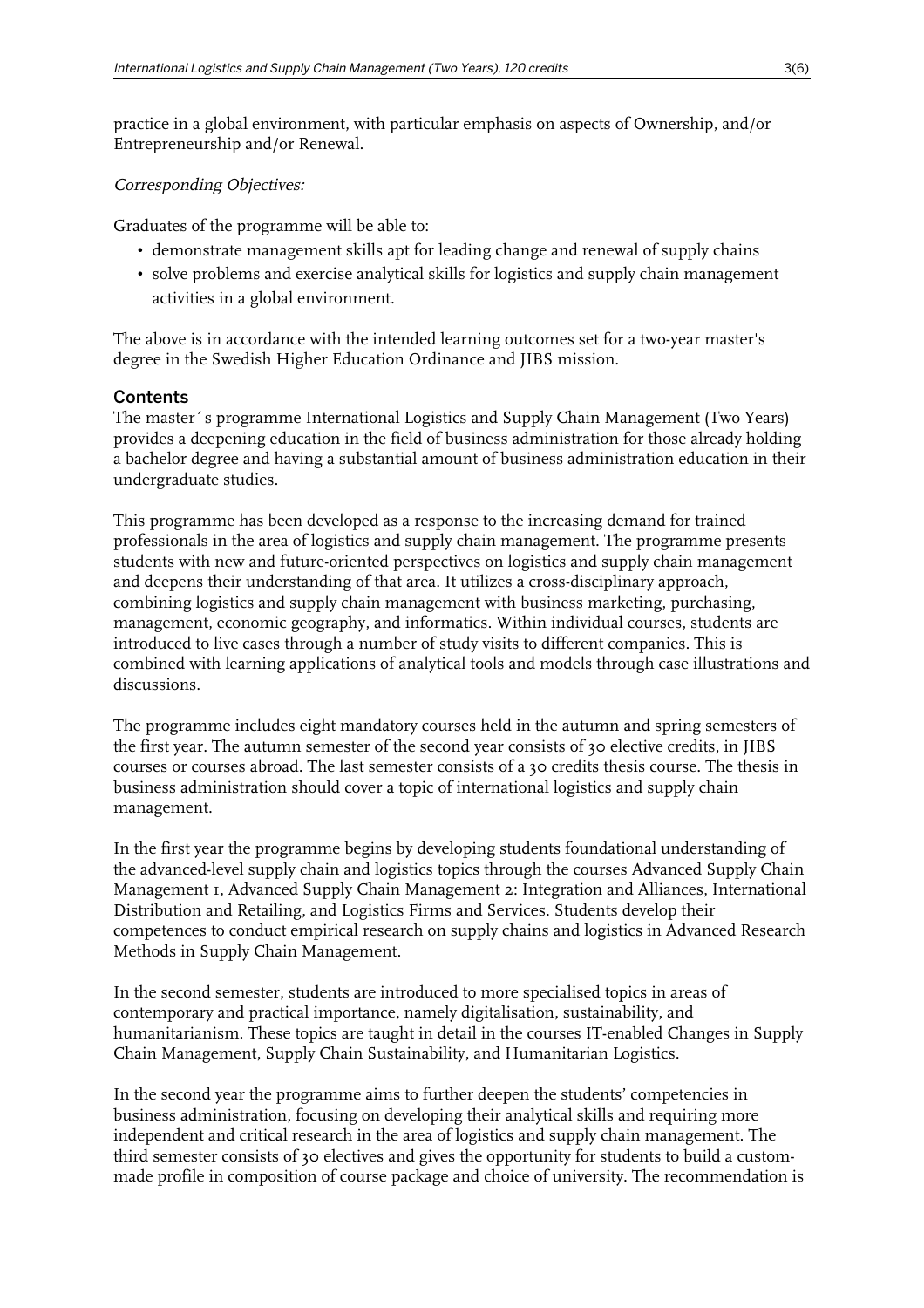to select master level courses within the specialisation but some complimentary topics might be relevant given students' personal preferences and career-plans. Students should choose courses within the fields of business administration, economics, statistics, economic geography, commercial law, informatics and language. For international exchange, students choose the courses at a partner university in coordination with JIBS faculty, and accreditation of the courses is also conducted by JIBS faculty. An option to international exchange is to stay at JIBS during the third semester with the same limitation on types of courses as there are for students studying abroad. The elective semester at JIBS can include an academic internship of 7,5 or 15 credits as part of the course package.

The fourth and last semester consists of a 30-credit thesis course. The thesis in business administration should cover a topic of International Supply Chain Management.

All courses are taught in English. Due to the fact that Jönköping International Business School (JIBS) has an exchange programme including a wide variety of partner universities, and the fact that this master programme and a number of other programmes at JIBS are open to students from around the world, the courses have a diverse international participation of students. The international atmosphere is reinforced with international subject matter in this programme, in particular, its consideration of supply chains that cross international borders. Students in this programme can have even more international exposure by taking advantage of the thirdsemester opportunity to study abroad through the exchange programme.

The education is meant to prepare the student for work in international environments, specifically within the areas of purchasing, logistics and supply chain management. The education is also meant to prepare students for research in those same areas, possibly within doctoral studies.

#### Courses

| <b>Course Name</b>                                                                | Credits | Main field of study               | <b>Specialised</b><br>in | <b>Course Code</b> |
|-----------------------------------------------------------------------------------|---------|-----------------------------------|--------------------------|--------------------|
| Advanced Research Methods in<br>Supply Chain Management                           | 7.5     | <b>Business</b><br>Administration | A <sub>1</sub> N         | JARM26             |
| <b>Advanced Supply Chain</b><br>Management 1                                      | 7.5     | <b>Business</b><br>Administration | A <sub>1</sub> N         | <b>JA1R26</b>      |
| <b>Advanced Supply Chain</b><br>Management 2: Integration and<br><b>Alliances</b> | 7.5     | <b>Business</b><br>Administration | A1F                      | <b>JA2S26</b>      |
| Humanitarian Logistics                                                            | 7.5     | <b>Business</b><br>Administration | A1N                      | JHLR21             |
| International Distribution and<br>Retailing                                       | 7.5     | <b>Business</b><br>Administration | A <sub>1</sub> N         | JIDR <sub>25</sub> |
| IT-Enabled Changes in Supply<br>Chain Management                                  | 7.5     | Informatics                       | A <sub>1</sub> N         | JENR <sub>20</sub> |
| Logistics Firms and Logistics<br>Services                                         | 7.5     | <b>Business</b><br>Administration | A <sub>1</sub> N         | MLRR23             |
| <b>Master Thesis in Business</b><br>Administration (Two Years)                    | 30      | <b>Business</b><br>Administration | A <sub>2</sub> E         | JMBV27             |
| Supply Chain Sustainability                                                       | 7.5     | <b>Business</b><br>Administration | A1F                      | JSSS23             |

#### Mandatory courses

| Course Name | Credits   Main field of study | Specialised Course Code |  |
|-------------|-------------------------------|-------------------------|--|
|             |                               |                         |  |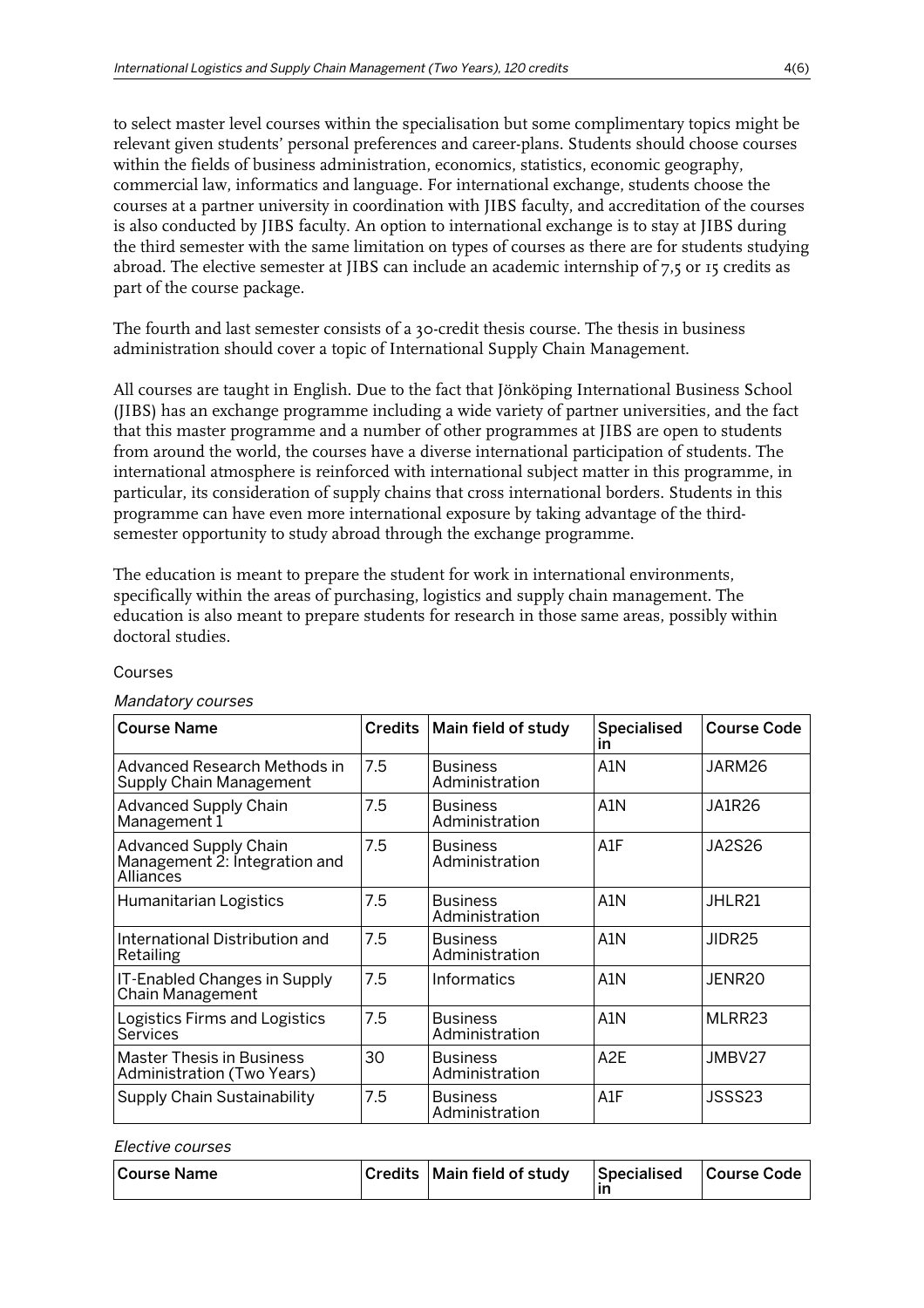| Advanced Leadership <sup>1</sup>                        | 7.5 | <b>Business</b><br>Administration | A1N | MGSR23   |
|---------------------------------------------------------|-----|-----------------------------------|-----|----------|
| Entrepreneurial Growth <sup>1</sup>                     | 7.5 | <b>Business</b><br>Administration | A1N | ENOR23   |
| Global Strategy <sup>1</sup>                            | 7.5 | <b>Business</b><br>Administration | A1N | l JGSR21 |
| Market Communication in a<br>Digital World <sup>1</sup> | 7.5 | <b>Business</b><br>Administration | A1N | MLSR23   |

#### Elective credits

1) For all 2-year master programmes, in the autumn of the 2nd year students have options for courses either at JIBS or through exchange. The elective courses noted during this period are default courses at JIBS if the students do not participate in exchange, academic internship or actively select other courses. The default courses at the optional semester are subject to change.

#### Programme overview

#### Year 1

|                                                           | Semester 1                                                                              | Semester 2                                                       |                                               |  |
|-----------------------------------------------------------|-----------------------------------------------------------------------------------------|------------------------------------------------------------------|-----------------------------------------------|--|
| Period 1                                                  | Period 2                                                                                | Period 3                                                         | Period 4                                      |  |
| <b>Advanced Supply Chain</b><br>Management 1, 7.5 credits | <b>Advanced Research</b><br>Methods in Supply Chain<br>Management, 7.5 credits          | IT-Enabled Changes in<br>Supply Chain Management,<br>7.5 credits | Humanitarian Logistics, 7.5<br><b>credits</b> |  |
| International Distribution<br>and Retailing, 7.5 credits  | <b>Advanced Supply Chain</b><br>Management 2: Integration<br>and Alliances, 7.5 credits | Logistics Firms and<br>Logistics Services, 7.5<br>credits        | Supply Chain Sustainability,<br>l 7.5 credits |  |

#### Year 2

|                                                                                | Semester 3                                 | Semester 4                                                          |          |  |
|--------------------------------------------------------------------------------|--------------------------------------------|---------------------------------------------------------------------|----------|--|
| Period 1                                                                       | Period 2                                   | Period 3                                                            | Period 4 |  |
|                                                                                | Optional credits, 30,00 credits            | Master Thesis in Business Administration (Two Years), 30<br>credits |          |  |
| Advanced Leadership <sup>1</sup> , 7.5<br>credits                              | Global Strategy <sup>1</sup> , 7.5 credits |                                                                     |          |  |
| Entrepreneurial Growth <sup>1</sup> , 7.5 Market Communication in a<br>credits | Digital World <sup>1</sup> , 7.5 credits   |                                                                     |          |  |

#### Teaching and examination

To pass a course, the student needs to fulfil all the course requirements. Examination will be executed by written exam, oral exam or term papers. Different methods of examination can be used within a single course. The student will be offered examination opportunities in accordance with document: Regulations and Guidelines for first, second and third cycle education at Jönköping University. Mandatory workshops and assignments can figure within the frame of the course.

All courses offered by JIBS will be graded according to the following six levels: A-E constitutes a pass and FX or F is equal to a fail. The grades Pass or Fail can also be used for selected examinations.

#### **Prerequisites**

The applicant must hold the minimum of a Bachelor's degree (i.e the equivalent of 180 ECTS credits at an accredited university) with at least 90 ECTS credits in one (or a combination) of the following areas: business administration, economics, industrial engineering and management, or equivalent. At least 60 ECTS credits must be in business administration. Proof of English proficiency is required.

#### Continuation Requirements

To be eligible for study abroad, the student should, at the time of the study abroad application, have completed at least 15 ECTS of the programme course credits scheduled prior to the study